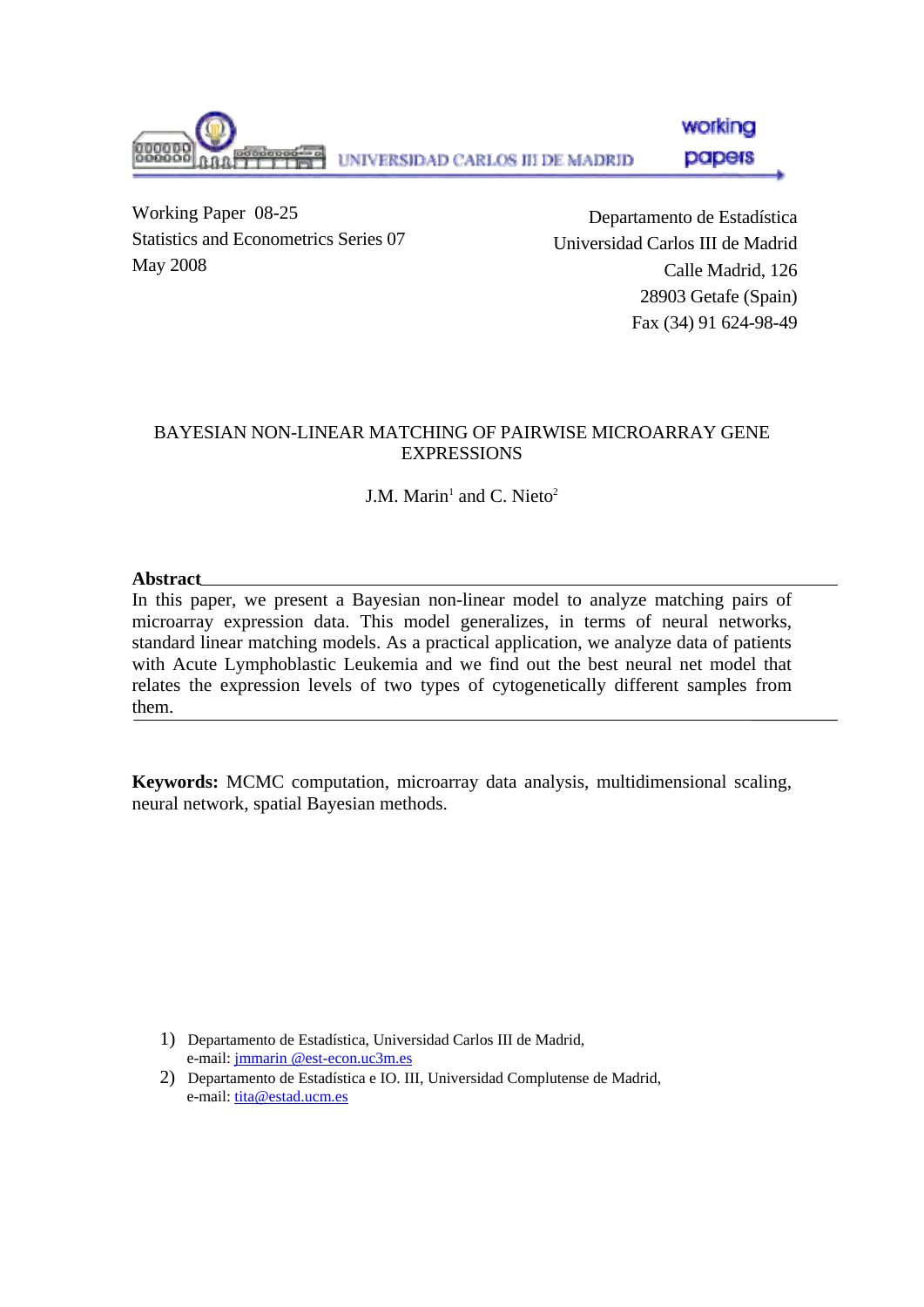# Bayesian non-linear matching of pairwise microarray gene expressions

J.M. Marin<sup>1</sup> and C. Nieto<sup>2</sup>

1: Dep. de Estadística, U. Carlos III, Getafe 2: Dep. de Estadística e I.O. III, U. Complutense, Madrid

#### Abstract

In this paper, we present a Bayesian non-linear model to analyze matching pairs of microarray expression data. This model generalizes, in terms of neural networks, standard linear matching models. As a practical application, we analyze data of patients with Acute Lymphoblastic Leukemia and we find out the best neural net model that relates the expression levels of two types of cytogenetically different samples from them.

Keywords: MCMC computation, microarray data analysis, multidimensional scaling, neural network, spatial Bayesian methods.

### 1 Introduction

In Shape and Procrustes Analysis a typical problem is how to match two or more configurations of labelled points or landmarks (see Dryden and Mardia (1998)) by applying a geometrical transformation. In Bioinformatics, Green and Mardia (2006) studied the problem of matching two configurations under a linear Bayesian hierarchical model, and Marin and Nieto (2008) derived a generalization of this problem in terms of multiple configurations. In Chemoinformatics, Dryden et al. (2007) considered the problem of matching unlabelled point sets under a linear application when two configurations of points were compared, one being treated as a perturbation of the other one.

In this paper, we consider a non-linear model consisting of a linear term plus a neural network, between two configurations of points with applications in microarray data analysis. This is a very general approach that enables to consider complex relationships among different levels of expression data. We consider a Bayesian methodology in order to estimate the corresponding parameters of the model.

In Section 2 and Subsection 2.1 we present the problem of matching two configurations by using a non-linear model, under normality, and we derive the posterior distributions of the parameters therein.

In Section 3 we apply previous results in the case of comparing expression levels of a selected group of genes involved in patients with Acute Lymphoblastic Leukemia, based on data derived by Chiaretti et al. (2004).

Finally, in Section 4, we discuss future lines of researching and further developments.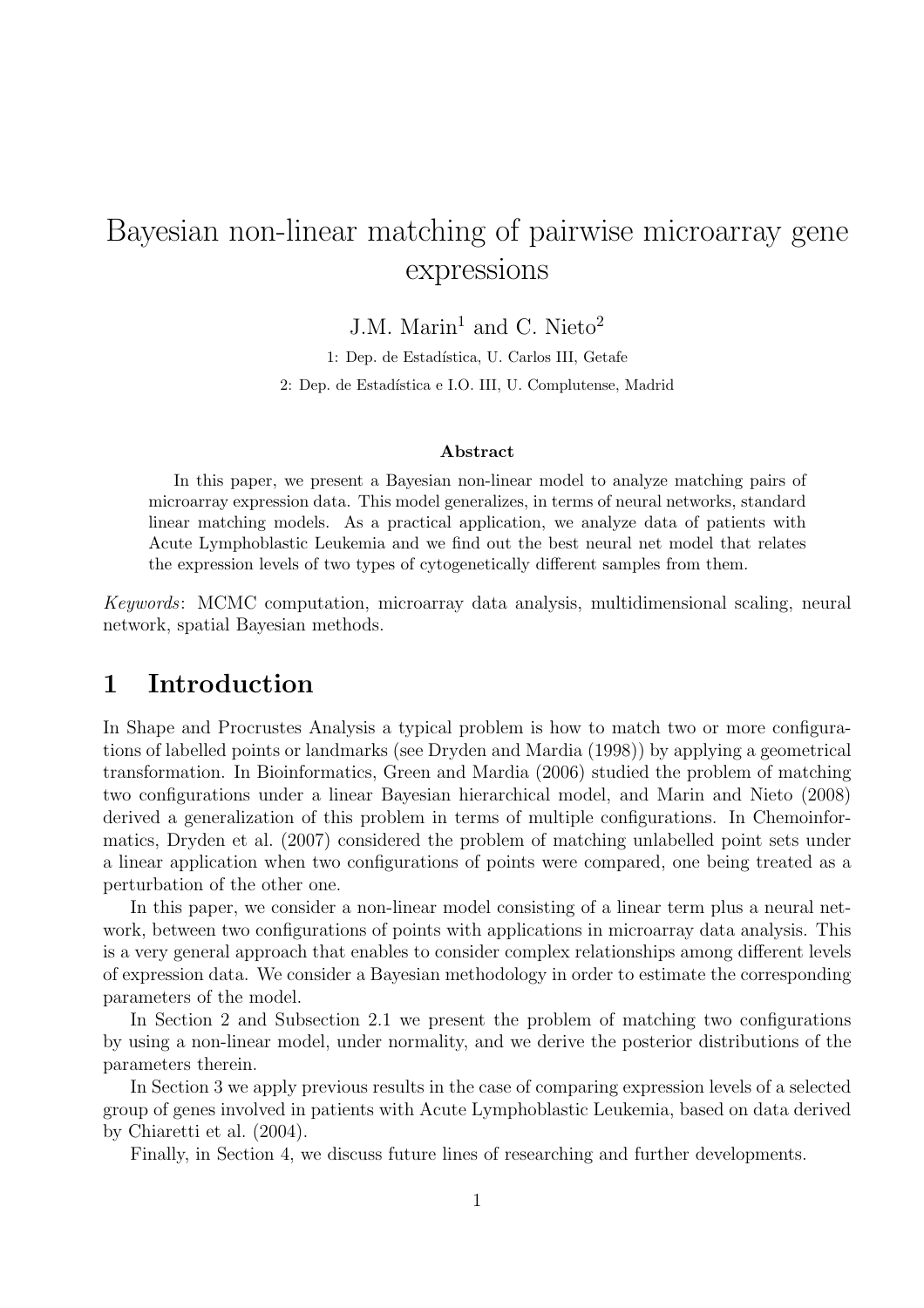#### 2 Non-linear relations between configurations of points

Let consider two configurations of n matched points in  $\mathbb{R}^d$ ,  $\mathbf{x} = x_i$   $(i = 1, \ldots, n)$  and  $\mathbf{y} = y_i$  $(i = 1, \ldots, n)$  where one of the configurations is considered fixed, e.g. **x**, and the other is a random perturbed version of the previous one. If the relation between configurations cannot be expressed in terms of translations or rotations, we can consider a more general non-linear model consisting of a linear model plus a one-layer feed forward neural network,

$$
y_{ij} = \beta_{j0} + \lambda_j^T x_i + \sum_{k=1}^M \beta_{jk} \Psi(\gamma_{k0} + x_i^T \gamma_k) + \varepsilon_{ij}
$$
  

$$
i = 1, \dots, n \qquad j = 1, \dots, d
$$

where, for all  $i = 1, \ldots, n$ ,  $j = 1, \ldots, d$  and  $k = 1, \ldots, M$ , the parameters of the model are  $\beta_{j0} \in \mathbb{R}, \lambda_j \in \mathbb{R}^d, \beta_{jk} \in \mathbb{R}, \gamma_{k0} \in \mathbb{R}$  and  $\gamma_k \in \mathbb{R}^d$ . Errors  $\varepsilon_{ij}$  are independently distributed with a given density  $f_i$  and  $\Psi(\cdot)$  is the activation function that may be a logistic function (see for a revision Lee (2004)).

In this model each coordinate of point  $y_i$  is related with each point  $x_i$   $(i = 1, \ldots, n)$  by means a linear part plus a non linear one in terms of one-hidden layer neural network. Note that the number of hidden nodes, M, may be considered as an unknown parameter.

Alternatively, the model may be expressed in a matrix form as

$$
y_i = \beta_{00} + \Lambda x_i^T + B\Psi(\gamma_0 + x_i^T \gamma) + \varepsilon_i \qquad i = 1, \dots, n
$$

where

$$
\beta_{00} = \begin{pmatrix} \beta_{10} \\ \vdots \\ \beta_{d0} \end{pmatrix}, \quad \Psi(\gamma_0 + x_i^T \gamma) = \begin{pmatrix} \Psi(\gamma_{10} + x_i^T \gamma_1) \\ \vdots \\ \Psi(\gamma_{M0} + x_i^T \gamma_M) \end{pmatrix},
$$
\n
$$
\beta_{dX} = \begin{pmatrix} \beta_{11} & \cdots & \beta_{1M} \\ \vdots & \ddots & \vdots \\ \beta_{d1} & \cdots & \beta_{dM} \end{pmatrix}, \quad \Lambda_{dX} = \begin{pmatrix} \lambda_{11} & \cdots & \lambda_{1d} \\ \vdots & \ddots & \vdots \\ \lambda_{d1} & \cdots & \lambda_{dd} \end{pmatrix}
$$

#### 2.1 Bayesian inference

In this Section, we shall assume that the number of hidden nodes is known.

If normal errors are supposed, the likelihood is

$$
L(\beta_{00}, \Lambda, B, \gamma_0, \gamma, \sigma^2 | \mathbf{y}) \propto \frac{1}{(\sigma^2)^{nd/2}} \exp \left\{-\frac{1}{2\sigma^2} \sum_{i=1}^n \sum_{j=1}^d (y_{ij} - \beta_{j0} - \lambda_j^T x_i - \sum_{k=1}^M \beta_{jk} \Psi(\gamma_{k0} + x_i^T \gamma_k))^2\right\}.
$$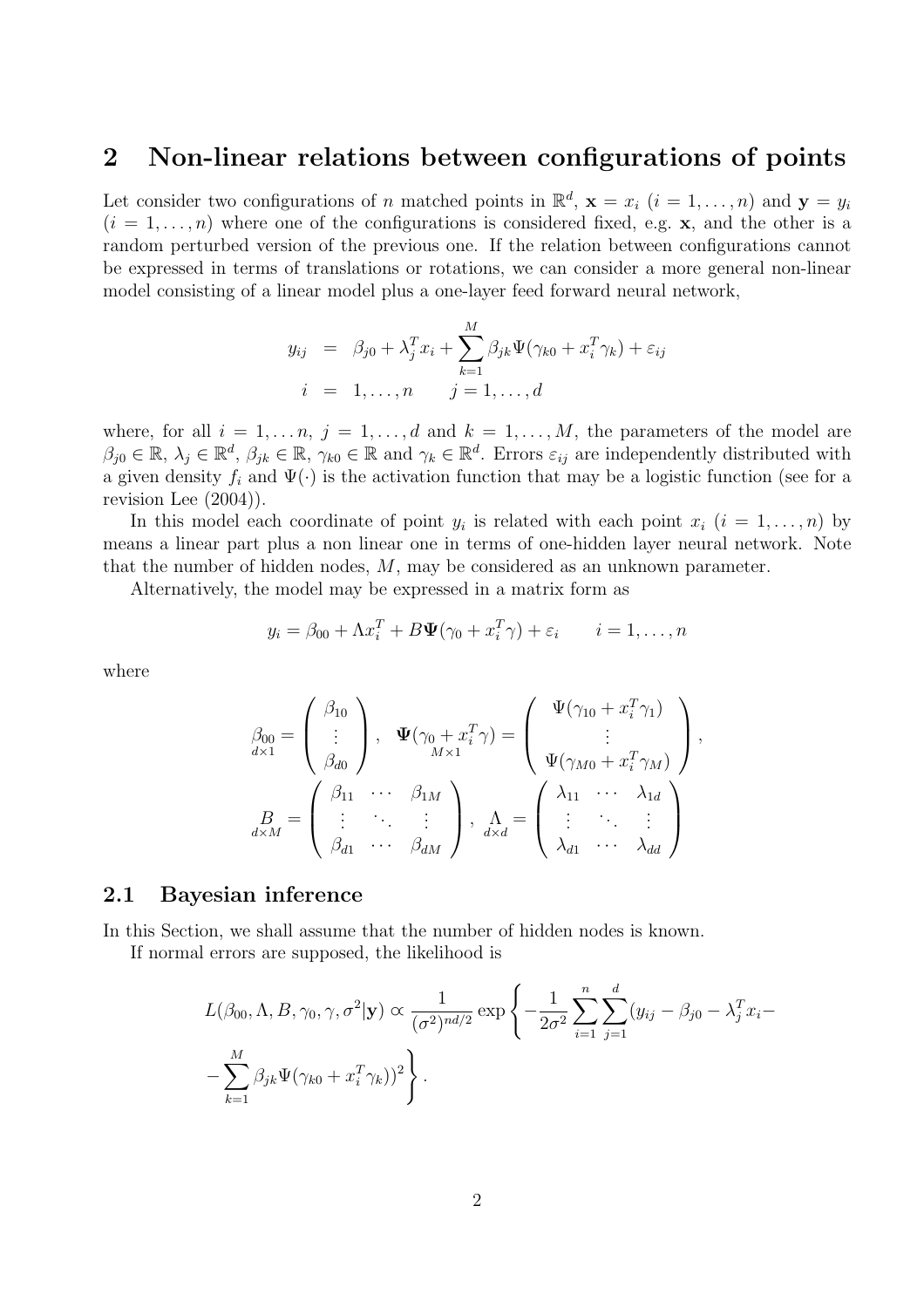In  $\mathbb{R}^2$  the model is simplified as

$$
L(\beta_{00}, \Lambda, B, \gamma_0, \gamma, \sigma^2 | \mathbf{y}) \propto (\frac{1}{\sigma^2})^n \exp \left\{ -\frac{1}{2\sigma^2} \left[ \sum_{i=1}^n (y_{i1} - \beta_{10} - \lambda_1^T x_i - \right. \\ - \sum_{k=1}^M \beta_{1k} \Psi(\gamma_{k0} + x_i^T \gamma_k))^2 + \sum_{i=1}^n (y_{i2} - \beta_{20} - \lambda_2^T x_i - \sum_{k=1}^M \beta_{2k} \Psi(\gamma_{k0} + x_i^T \gamma_k))^2 \right] \right\}.
$$

In order to carry out Bayesian inference, we must first introduce the prior distributions for the parameters of the model assuming a relatively diffuse prior distribution structure.

Let assume that the prior distribution of  $\sigma^2$  is inverted-gamma  $IG(\alpha, \beta)$ , then the posterior distribution of  $\sigma^2$  is

$$
p(\sigma^2 | \mathbf{y}, \dots) \propto (\sigma^2)^{-(\alpha+1)} \exp \left\{-\frac{\beta}{\sigma^2}\right\} \cdot (\frac{1}{\sigma^2})^n \exp \left\{-\frac{1}{2\sigma^2} \left[ \sum_{i=1}^n (y_{i1} - \beta_{10} - \lambda_1^T x_i - \nabla \cdot \frac{1}{\sigma^2} \beta_{1k} \Psi(\gamma_{k0} + x_i^T \gamma_k))^2 + \sum_{i=1}^n (y_{i2} - \beta_{20} - \lambda_2^T x_i - \sum_{k=1}^M \beta_{2k} \Psi(\gamma_{k0} + x_i^T \gamma_k))^2 \right] \right\} \propto
$$
  

$$
(\sigma^2)^{-(\alpha+1+n)} \exp \left\{-\frac{1}{\sigma^2} (\beta + A) \right\},
$$

where

$$
A = \frac{1}{2} \left[ \sum_{i=1}^{n} (y_{i1} - \beta_{10} - \lambda_1^T x_i - \sum_{k=1}^{M} \beta_{1k} \Psi(\gamma_{k0} + x_i^T \gamma_k))^2 + \sum_{i=1}^{n} (y_{i2} - \beta_{20} - \lambda_2^T x_i - \sum_{k=1}^{M} \beta_{2k} \Psi(\gamma_{k0} + x_i^T \gamma_k))^2 \right].
$$

Hence, the posterior distribution is also inverted gamma,  $\sigma^2 | y, \dots \sim IG(\alpha + n, \beta + A)$ .

Let assume that prior distributions of  $\beta_{j0} \sim N(\mu_{\beta_{j0}}, \sigma_{\beta_{j0}}^2)$ , with  $j = 1, 2$ . Then, the posterior distribution is

$$
\beta_{j0} | \mathbf{y}, \dots \sim N(\frac{D_{j0}}{2C_{j0}}, C_{j0}^{-1})
$$

where

$$
C_{j0} = \frac{1}{\sigma_{\beta_{j0}}^2} + \frac{n}{\sigma^2}; \qquad D_{j0} = \frac{2\mu_{\beta_{j0}}}{\sigma_{\beta_{j0}}^2} + \frac{2\sum\limits_{i=1}^n R_{ij0}}{\sigma^2};
$$

$$
R_{ij0} = y_{ij} - \lambda_j^T x_i - \sum\limits_{k=1}^M \beta_{jk} \Psi(\gamma_{k0} + x_i^T \gamma_k).
$$

Let assume that the prior distribution of  $\lambda_{rs}$ , for  $r = 1, 2$  and  $s = 1, 2$  is  $\lambda_{rs} \sim N(\mu_{\lambda_{rs}}, \sigma_{\lambda_{rs}}^2);$ then, the posterior distribution is

$$
\lambda_{rs} \mid \mathbf{y}, \dots \sim N(\frac{D_{rs}}{C_{rs}}, C_{rs}^{-1})
$$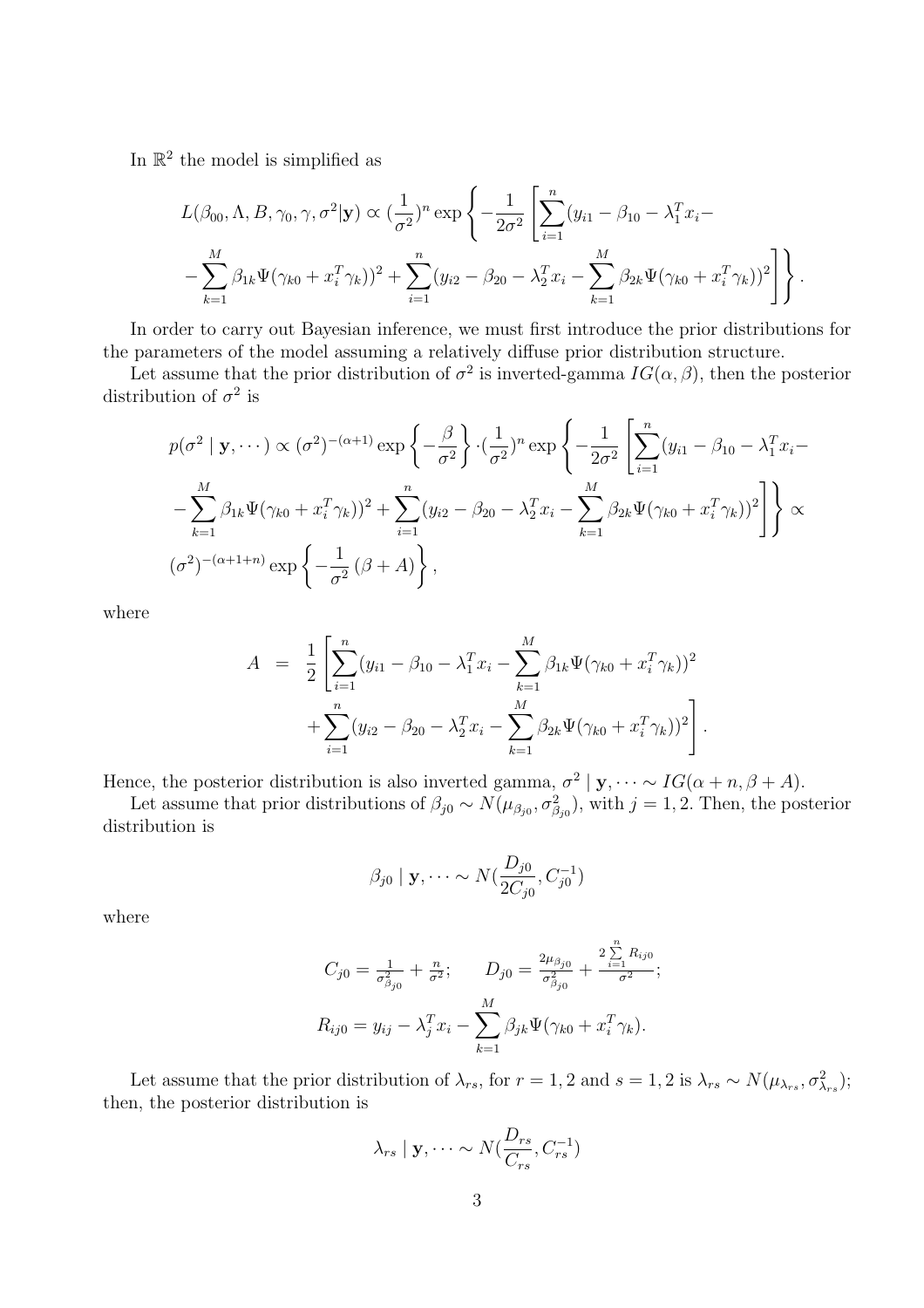where

$$
C_{rs} = \frac{\sum_{i=1}^{n} x_{is}^{2}}{\sigma^{2}} + \frac{1}{\sigma_{\lambda_{rs}}^{2}}; \qquad D_{rs} = \frac{\sum_{i=1}^{n} M_{irs} x_{is}}{\sigma^{2}} + \frac{\mu_{\lambda_{rs}}}{\sigma_{\lambda_{rs}}^{2}}; M_{irs} = y_{ir} - \beta_{r0} - \lambda_{rs} x_{is} - \sum_{k=1}^{M} \beta_{rk} \Psi(\gamma_{k0} + x_{i}^{T} \gamma_{k}).
$$

Let assume, for  $j = 1, 2$  and  $s = 1, \ldots, M$ , that the prior distribution of  $\beta_{js}$ , is  $\beta_{js} \sim$  $N(\mu_{\beta_{js}}, \sigma_{\beta_{js}}^2)$ ; then, the posterior distribution is

$$
\beta_{js} \mid \mathbf{y}, \dots \sim N(\frac{D_j}{C_j}, C_j^{-1})
$$

where

$$
C_j = \frac{\sum_{i=1}^n \Psi^2(\gamma_{s0} + x_i^T \gamma_s)}{\sigma^2} + \frac{1}{\sigma_{\beta_{js}}^2};
$$
  
\n
$$
D_j = \frac{\sum_{i=1}^n R_{ij} \Psi(\gamma_{s0} + x_i^T \gamma_s)}{\sigma^2} + \frac{\mu_{\beta_{js}}}{\sigma_{\beta_{js}}^2};
$$
  
\n
$$
R_{ij} = y_{ij} - \beta_{j0} - \lambda_j^T x_i - \sum_{\substack{k=1 \ k \neq s}}^M \beta_{jk} \Psi(\gamma_{k0} + x_i^T \gamma_k).
$$

Let assume that the prior distribution of  $\gamma_{rs}$ , for  $r = 1, \ldots, M$  and  $s = 0, 1, 2$  is  $\gamma_{rs} \sim$  $N(\mu_{\gamma_{rs}}, \sigma^2_{\gamma_{rs}})$ ; then, the posterior distribution is

$$
p(\gamma_{rs} | \mathbf{y}, \dots) \propto \exp \left\{ -\frac{1}{2\sigma^2} \left[ \sum_{i=1}^n (y_{i1} - \beta_{10} - \lambda_1^T x_i - \sum_{k=1}^M \beta_{1k} \Psi(\gamma_{k0} + x_i^T \gamma_k) - \beta_{1r} \Psi(\gamma_{r0} + x_i^T \gamma_r) \right]^2 + \sum_{i=1}^n (y_{i2} - \beta_{20} - \lambda_2^T x_i - \right. \\ \left. - \sum_{\substack{k=1 \\ k \neq r}}^M \beta_{2r} \Psi(\gamma_{k0} + x_i^T \gamma_k) - \beta_{2r} \Psi(\gamma_{r0} + x_i^T \gamma_r) \right]^2 \right\} \cdot \exp \left\{ -\frac{1}{2\sigma_{\gamma_{rs}}^2} (\gamma_{rs}^2 - 2\mu_{\gamma_{rs}} \gamma_{rs}) \right\} \\ \propto \exp \left\{ -\frac{1}{2\sigma_{\gamma_{rs}}^2} (\gamma_{rs}^2 - 2\mu_{\gamma_{rs}} \gamma_{rs}) \right\} \cdot \exp \left\{ -\frac{1}{2\sigma^2} \left[ \sum_{i=1}^n (R_{i1} - \beta_{1r} \Psi(\gamma_{r0} + x_i^T \gamma_r))^2 + \exp \left\{ -\frac{1}{2\sigma^2} \left[ \sum_{i=1}^n (R_{i2} - \beta_{2r} \Psi(\gamma_{r0} + x_i^T \gamma_r))^2 + \sum_{i=1}^n (R_{i2} - \beta_{2r} \Psi(\gamma_{r0} + x_i^T \gamma_r))^2 \right] \right\},
$$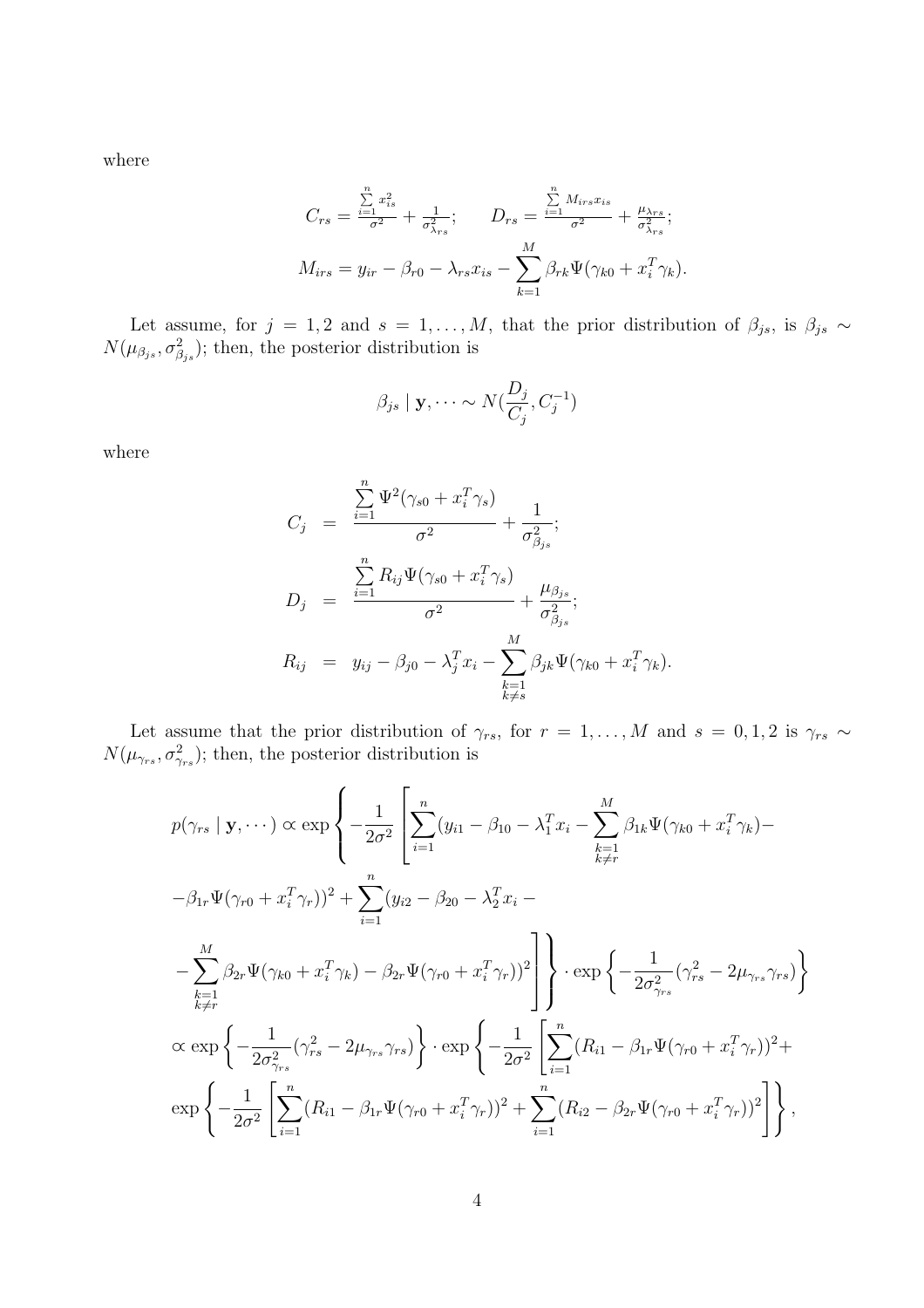where, for all  $i = 1, \ldots, n$  and  $j = 1, 2$ ,

$$
R_{ij} = y_{ij} - \beta_{j0} - \lambda_j^T x_i - \sum_{\substack{k=1\\k \neq r}}^M \beta_{jk} \Psi(\gamma_{k0} + x_i^T \gamma_k).
$$

Given these conditional distributions, we can apply an MCMC algorithm to simulate a sample from the joint posterior distribution. All conditional distributions are normal and inverted gamma, except that of parameter  $\gamma$ . Hence, we can introduce a Metropolis-Hasting step, inside a Gibbs sampling algorithm, with a normal as proposal distribution. As an alternative to standard Gibbs sampling, Wong and Liang (1997) proposed a simulated tempering with dynamic weighting (STWD) algorithm to deal with training of neural networks.

The size of the neural net, namely, the number of hidden nodes M can be considered as a parameter. In this case, it may be applied a reversible jump methodology to explore among spaces of different dimension (see e.g. Muller and Rios-Insua (1998) and Andrieu et al. (2001)). Nevertheless, in complex models like neural nets, problems of identifiability may appear and other methods may be considered (see Titterington (2004) for a revision). As a measure of complexity and fit of models, we have used a modified version of a DIC coefficient as pointed out by Richardson (2002), and Celeux et al. (2006) who labeled this version as  $\text{DIC}_3$ . This criterion is well adapted to the case of neural networks with different possible architecture. The expression of this coefficient is

$$
\text{DIC}_3 = -4E_{\theta|\mathbf{y}}[\log f(\mathbf{y} \mid \theta)] + 2\log \hat{f}(\mathbf{y}),
$$

where  $\hat{f}(\mathbf{y}) = \prod_{n=1}^n$  $i=1$  $\hat{f}(y_i)$ , and  $\hat{f}(y_i) = E_{\theta|\mathbf{y}}[f(y_i \mid \theta)].$ 

## 3 Application in microarray data expressions of Lymphoblastic Leukemia

We have chosen a microarray experiment, depicted in the database ALL from the BioConductor bundle (see Gentleman et al. (2004b)), originally rendered by Chiaretti et al. (2004). We have taken a subset of 79 samples representing patients with B-cell acute lymphoblastic leukemia, and we have considered, first, the samples with BCR/ABL fusion gene (37 patients) and then, the cytogenetically normal samples (42 patients).

We sought a group of genes with different expression levels in above samples. For that, we have used the genefilter package of the BioConductor bundle (Gentleman et al. (2004) and Gentleman et al. (2004b)) and we have selected 2391 probesets from the original 12625 ones for our analysis, deleting those with no expression or low variability across all samples. Then, by using the multtest package, we have considered the criterion provided by the false discovery rate (FDR), that is, the expected proportion of false positives among the genes that are significant. We have used the procedure of Benjamin and Hochberg (1995) to control the FDR at a level of 0.05. After this procedure, we have obtained 102 significantly different expressed genes.

As a previous step we have projected the selected genes in a two-dimensional map in order to determine which function relates them. For that, we have computed the Euclidean distances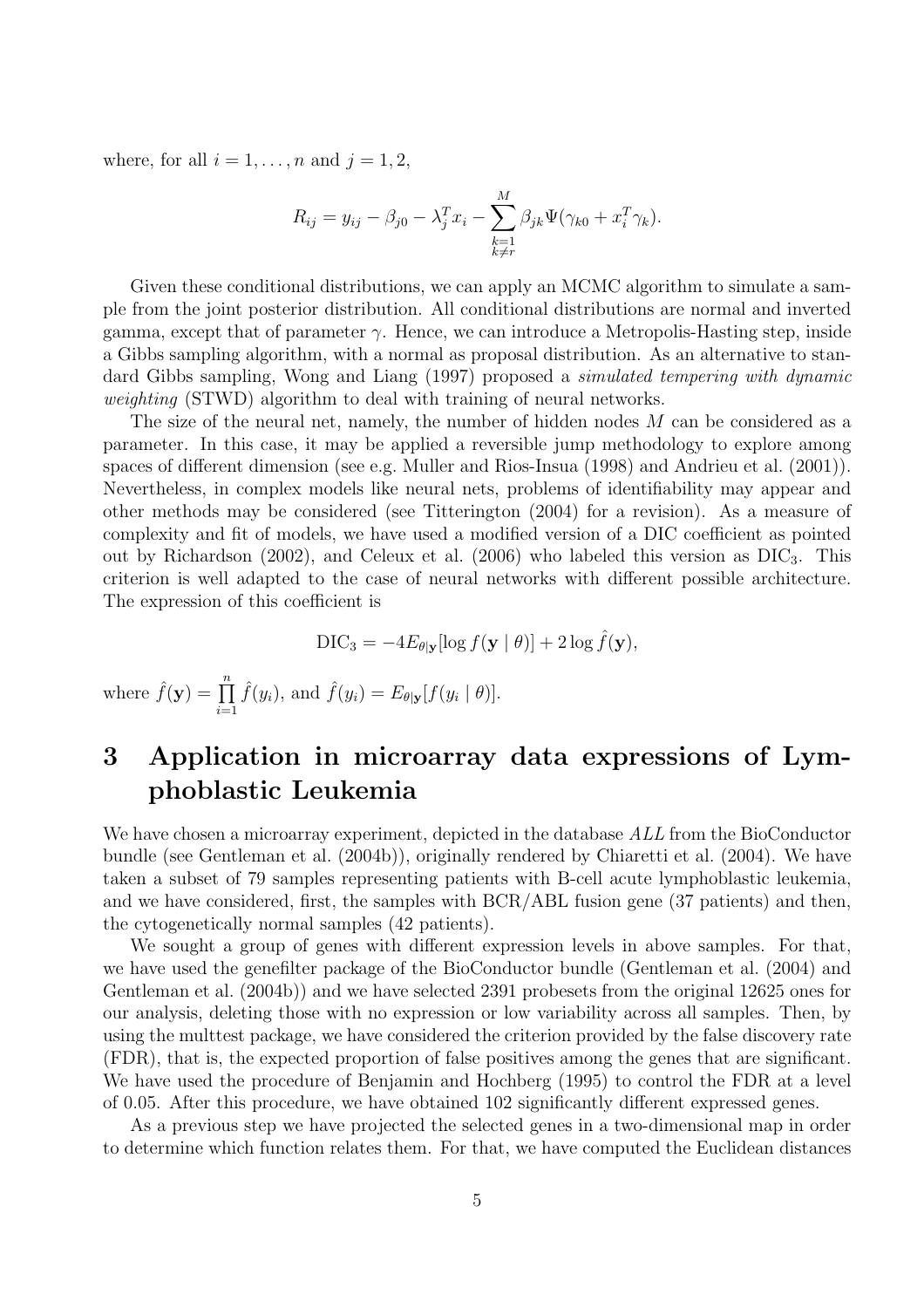between pairs of genes in each group and we have built a map by using an INDSCAL Analysis (see for references therein e.g. Borg and Groenen (2005) and Marin and Nieto (2008)). In order to program the INDSCAL Analysis we have used software SAS v. 9.1 running in a Pentium IV, 3.2 Ghz. processor.

In figures 1 and 2 we show the positions of genes in the two groups of patients, after applying the INDSCAL Analysis. In these figures, numbers identify two specific genes in order to visualize their situation in the space. We will consider the cytogenetically normal group as the fixed configuration of points.





Figure 1: Group cytogenetically normal Figure 2: Group with the BCR/ABL fusion

In order to program model 2.1 we have used as software WinBugs (see Lunn et al. (2000)) running in a Pentium IV, 3.2 Ghz. processor. We have used, as prior distributions of  $\beta_{00}$ ,  $\Lambda$ ,  $B$ ,  $\gamma_0$ and  $\gamma$ , normal distributions with zero means and high variances. For parameter  $\sigma^2$  we have used a prior inverted gamma distribution with high variance also. All programs are disposable by request to the corresponding author.

In table 1 we show  $\text{DIC}_3$  values for different number of hidden nodes M, after a total of 100000 iterations with 50000 iterations for burn-in. Lowest value is obtained for  $M = 1$ .

| M           |             | 2           | 3           |             |
|-------------|-------------|-------------|-------------|-------------|
| $\rm DIC_3$ | $-1494.565$ | $-1493.17$  | $-1492.177$ | $-1488.328$ |
| M           | 5           |             |             |             |
| $\rm DIC_3$ | $-1486.23$  | $-1486.049$ | $-1484.409$ | $-1484.714$ |
| M           |             | 10          |             |             |
| $\rm DIC_3$ | $-1483.864$ | $-1481.183$ |             |             |
|             |             |             |             |             |

Table 1:  $\text{DIC}_3$  values vs number of hidden nodes M

We derive the posterior distributions of the parameters of the  $M = 1$  model. We test the results by dividing the sample of 102 genes, in a random training set with 80% of observations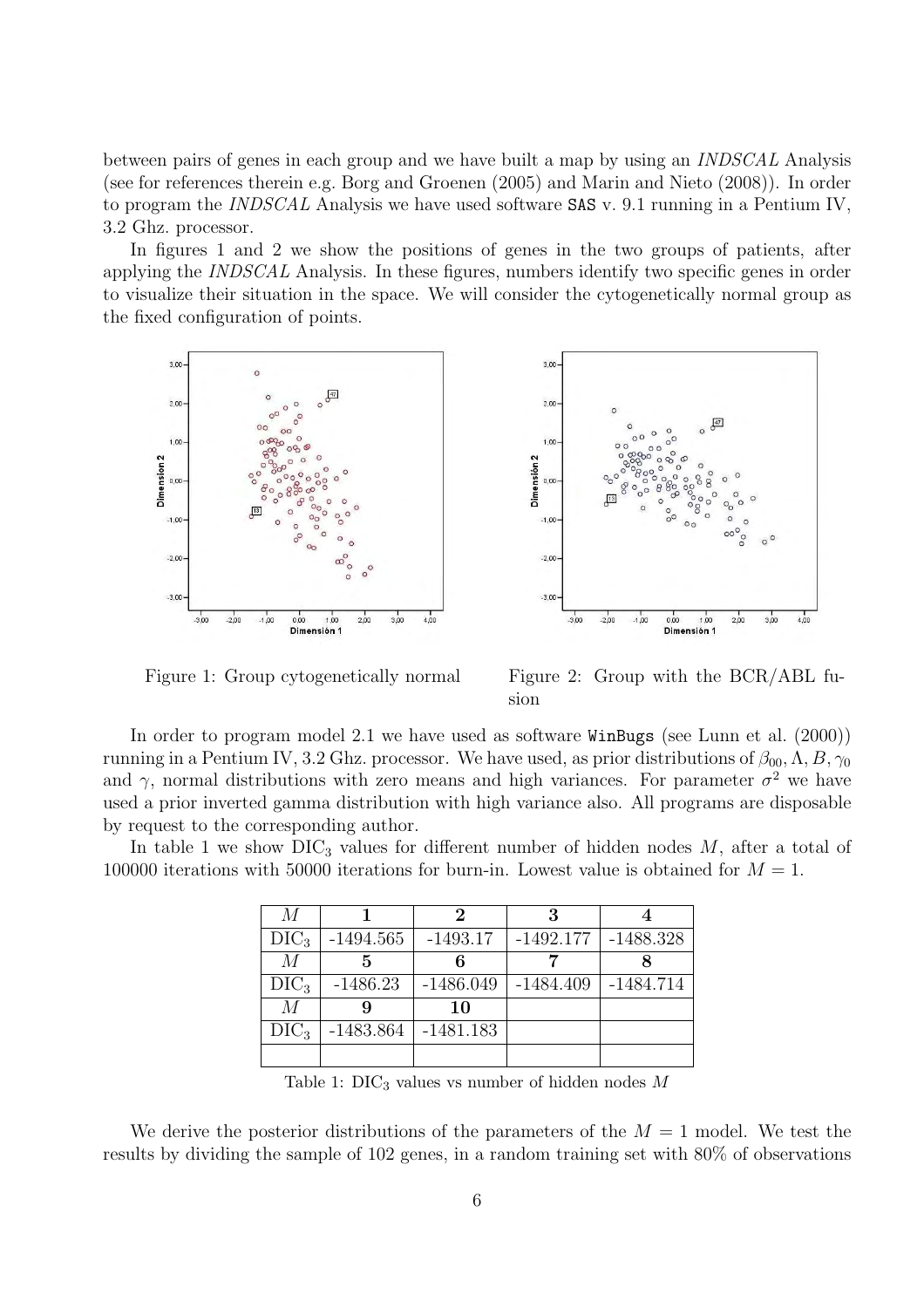and a test set with the resting ones. We considered a total of 600000 iterations, with 300000 iterations for burn-in, and three different chains with random initialization points. Post hoc analysis of chains showed that there were not a significant departure from convergence. Results of predictions and actual values of the validation set are in table 2, showing that predictions are accurate.

| Actual values    | $(-0.8526, 0.1925)$   | (0.2886, 0.5641)     |
|------------------|-----------------------|----------------------|
| Estimated values | $(-0.8524, 0.1918)$   | (0.2885, 0.5623)     |
| Actual values    | (1.5697, 0.0429)      | (1.0721, 0.0091)     |
| Estimated values | (1.5700, 0.0417)      | (1.0720, 0.0077)     |
| Actual values    | (0.0537, 0.1107)      | $(2.2148, -1.0531)$  |
| Estimated values | (0.0538, 0.1089)      | $(2.2150, -1.0540)$  |
| Actual values    | $(0.5167, -0.6055)$   | $(1.9068, -0.3414)$  |
| Estimated values | $(0.5168, -0.6073)$   | $(1.9070, -0.3424)$  |
| Actual values    | $(-0.2918, 0.0534)$   | $(2.4316, -0.4448)$  |
| Estimated values | $(-0.2913, 0.0519)$   | $(2.4320, -0.4459)$  |
| Actual values    | $(-1.4535, -0.0849)$  | $(0.8263, -0.4591)$  |
| Estimated values | $(-1.4530\;,-0.0858)$ | $(0.8264, -0.4605)$  |
| Actual values    | $(1.7875, -1.3557)$   | $(-1.7069, 0.9099)$  |
| Estimated values | $(1.7880, -1.3570)$   | $(-1.7070, 0.9091)$  |
| Actual values    | $(-0.4324, -0.1370)$  | $(-1.4613, 0.4721)$  |
| Estimated values | $(-0.4321, -0.1383)$  | $(-1.4610, 0.4714)$  |
| Actual values    | $(-1.2277, 0.3238)$   | $(-0.5963, 1.2311)$  |
| Estimated values | $(-1.2280, 0.3230)$   | $(-0.5964, 1.2300)$  |
| Actual values    | $(1.6281, -1.3630)$   | $(-1.5291, -0.1417)$ |
| Estimated values | $(1.6280, -1.3640)$   | $(-1.5290, -0.1424)$ |

Table 2: Predictions and actual values of validation set

## 4 Discussion and future developments

The proposed model can be useful to relate different expression levels in two microarrays, corresponding to different conditions in a group of genes. Moreover, this model can be useful to find relations among expressions, by selecting some critical genes, or to assess diagnostic forecasting by comparing positions of genes in different times of a given illness.

One possible generalization may be to consider multiple comparisons among more than two microarrays. As a technical issue, in order to deal with non-linear matching problems, it may be interesting to introduce the class of Gaussian Processes that generalize neural nets models.

## References

Andrieu, C., de Freitas, N. and Doucet, A. (2001). Robust Full Bayesian Learning for Radial Basis Networks. Neural Computation 13(10), 2359–2407.